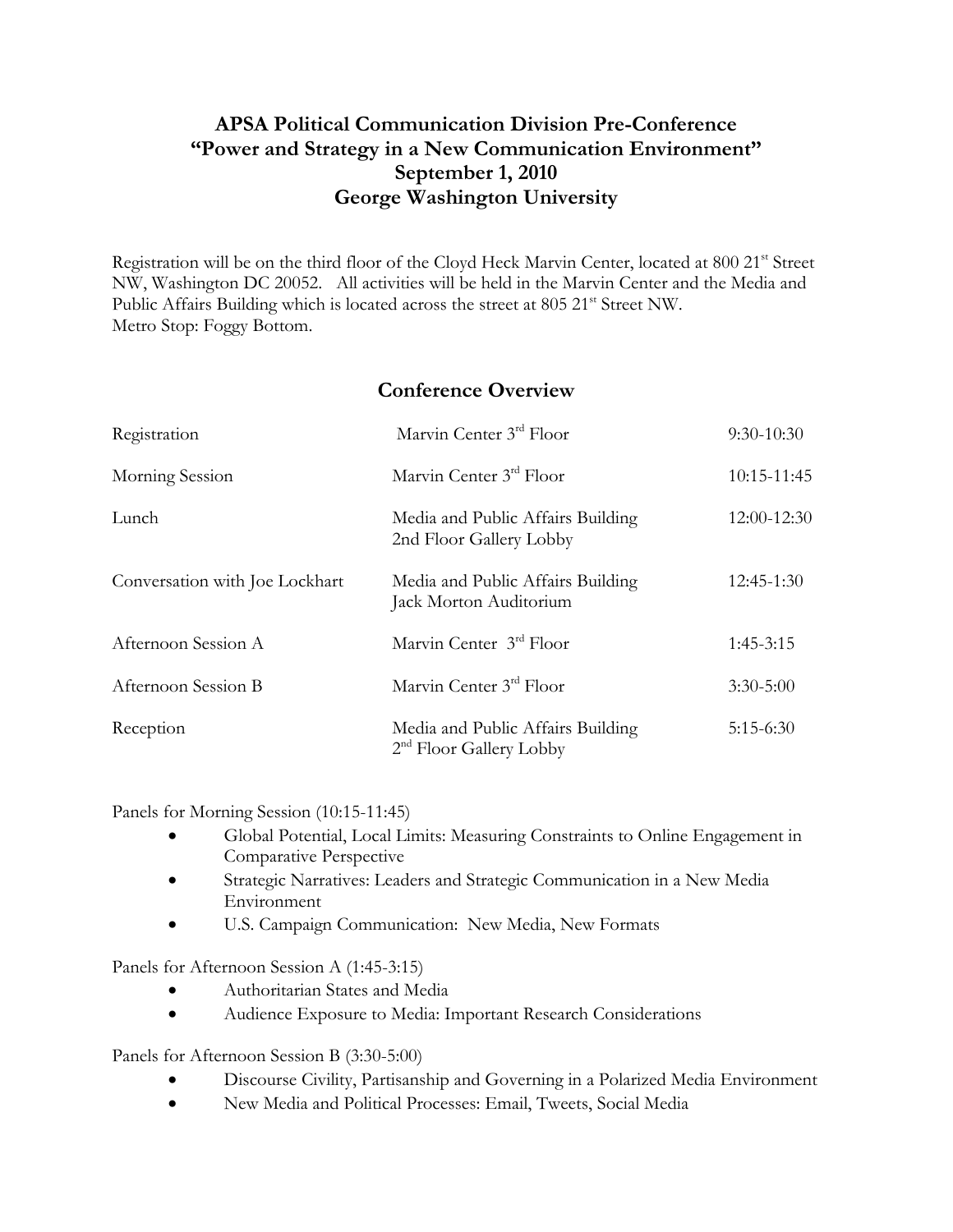## **Schedule**

#### **MORNING SESSION (10:15 – 11:45am)**

 $\bullet$ 

#### **PANEL 1: Global Potential, Local Limits: Measuring Constraints to Online Engagement in Comparative Perspective. Marvin Center Morris Room - 309**

- Rachel K. Gibson, (University of Manchester), "Exporting Obama Online: Measuring Whether American E-Party Strategy Can Work for British Parties"
- Andrea Roemmele, (Hertie School of Governance, Berlin), "Online Social Networks in the 2009 German National Election: Better Cohesion or More Fragmentation of the Voters?"
- Filippo Trevisan, (University of Glasgow), "More Barriers? Yes Please!: Strategies of Control, Co-optation, and Hijacking of Online Disability Campaigns in the United Kingdom"
- Sarah Oates, (University of Glasgow), "Comrades Reunited: Why the Russian Web Fails to Spark Social Action"

**Chair:** Sarah Oates, University of Glasgow Panelists will discuss common themes and address questions after presentations as guided by the chair.

## **PANEL 2: Strategic Narratives: Leaders and Strategic Communication in a New Media Environment**

## **Marvin Center Parks Room – 308**

- Alister Miskimmon, (Royal Holloway, Univ. of London), "Understanding Smart Power: the Role of Strategic Narratives"
- Ben O'Loughlin, (Royal Holloway, Univ. of London), "Discordant Narratives: The Diplomacy on Iran's Nuclear Programme"
- Tamir Sheafer, (The Hebrew University of Jerusalem), Shaul Shenhav (The Hebrew University of Jerusalem), Janet Takens (VU University Amsterdam) and Wouter van Atteveldt (VU University Amsterdam), "The Role of Political Culture Proximity in Mediated Public Diplomacy: An Empirical Exploration."
- Shawn Powers (University of Southern California), "Interpreting Secretary Clinton's Proposed 'Freedom to Connect' as Strategic Narrative: A Critical Analysis"

**Chair:** Laura Roselle, Elon University and Duke University **Discussant**: Richard Anderson, UCLA

## **PANEL 3: U.S. Campaign Communication: New Media, New Formats Marvin Center Kayser Room – 307**

- Philip Edward Jones (Univ. of Delaware), Lindsay H. Hoffman (Univ. of Delaware), Julio Carrion (Univ. of Delaware), Dannagal Goldthwaite Young (Univ. of Delaware) and David C. Wilson (Univ. of Delaware), "Political Communication and Engagement in the 21<sup>st</sup> Century"
- Rasmus Kleis Nielsen (Columbia University), "The Ground War as Political Communication"
- Dannagal G. Young (Univ. of Delaware) and Michael Nigro (Univ. of Delaware), "The Conflation of Sarah Palin and Tina Fey: An Empirical Examination of the Press' Evolving 'Feylin' Narrative"
- Stephen J. Farnsworth, (George Mason University), S. Robert Lichter, (George Mason University), and Roland Schatz (Media Tenor International), "International News Coverage of Barack Obama as a Presidential Candidate and as President"

**Chair**: Kimberly Gross, The George Washington University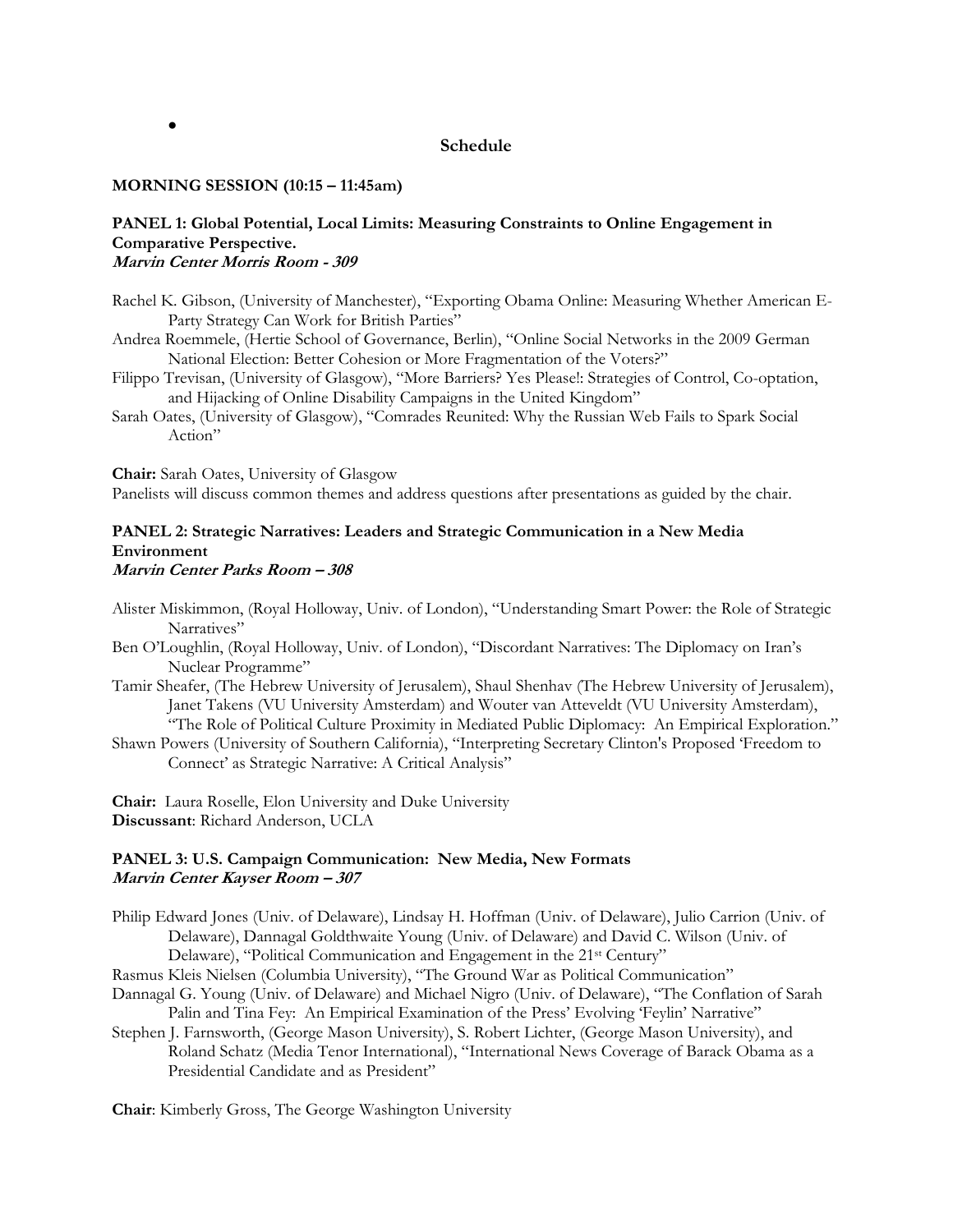**Discussant**: Diana Owen, Georgetown University

## **LUNCH (12:00 – 12:30pm)**

Box lunch will be available in the Gallery Lobby of the Media and Public Affairs Building

## **A CONVERSATION WITH JOE LOCKHART (12:45 – 1:30pm) Jack Morton Auditorium, Media and Public Affairs Building**

## **Moderated by Frank Sesno, Director School of Media and Public Affairs, The George Washington University**

**Joe Lockhart** is a Founding Partner and Managing Director of The Glover Park Group. He is the former chief spokesman and senior adviser to President Bill Clinton from 1998-2000. Lockhart, a veteran of political campaigns, served as Senior Advisor to Sen. John Kerry's 2004 presidential bid. He has also served as National Press Secretary for the 1996 Clinton-Gore campaign, Deputy Press Secretary for the 1988 Dukakis-Bentsen campaign, and Assistant Press Secretary for the 1984 Mondale-Ferraro campaign. In 1980, he was Regional Press Coordinator for President Carter's re-election bid. Lockhart is a George Washington University School of Media and Public Affairs Fellow for the 2010-2011 academic year.

## **AFTERNOON SESSION A (1:45 – 3:15pm)**

#### **PANEL A1: Authoritarian States and Media Marvin Center Kayser Room – 307**

- James D. Fielder (University of Iowa), "Dissent in Digital: The Challenge of Contemporary Information Communication Technology to Authoritarian States"
- Philip N. Howard (University of Washington) and Mr. Muzammil Hussain (University of Washington), "Information Technology and Democratic Islam"
- Daniela Stockmann (Whitman College and Leiden University) and Ashley Esarey (Whitman College), "Advertising Chinese Politics: The Effects of Public Service Announcements in Urban China"

**Chair**: Ellen Mickiewicz, Duke University **Discussant**: Selcan Kaynak, Bogazici University

## **PANEL A2: Audience Exposure to Media: Important Research Considerations Marvin Center Parks Room – 308**

- Magdalena Wojcieszak (IE University), Natalie Jomini Stroud (Univ. of Texas at Austin), Lauren Feldman (American University), Bruce Bimber (UC, Santa Barbara), "The Political Effects of Forced versus Selective Exposure to News Media"
- Travis N. Ridout (Washington State Univ.) and Kathleen Searles (Washington State Univ.), "In Defense of FOX News: Why Its Influence is Small"
- Joshua M. Scacco, (University of Texas at Austin), "A Weekly Genre: The Rhetorical Content and Persuasive Effects of the Saturday Presidential Address in the Obama Administration"

**Chair**: Jenifer Whitten-Woodring, Univ. of Massachusetts, Lowell **Discussant**: Johanna Dunaway, Louisiana State University